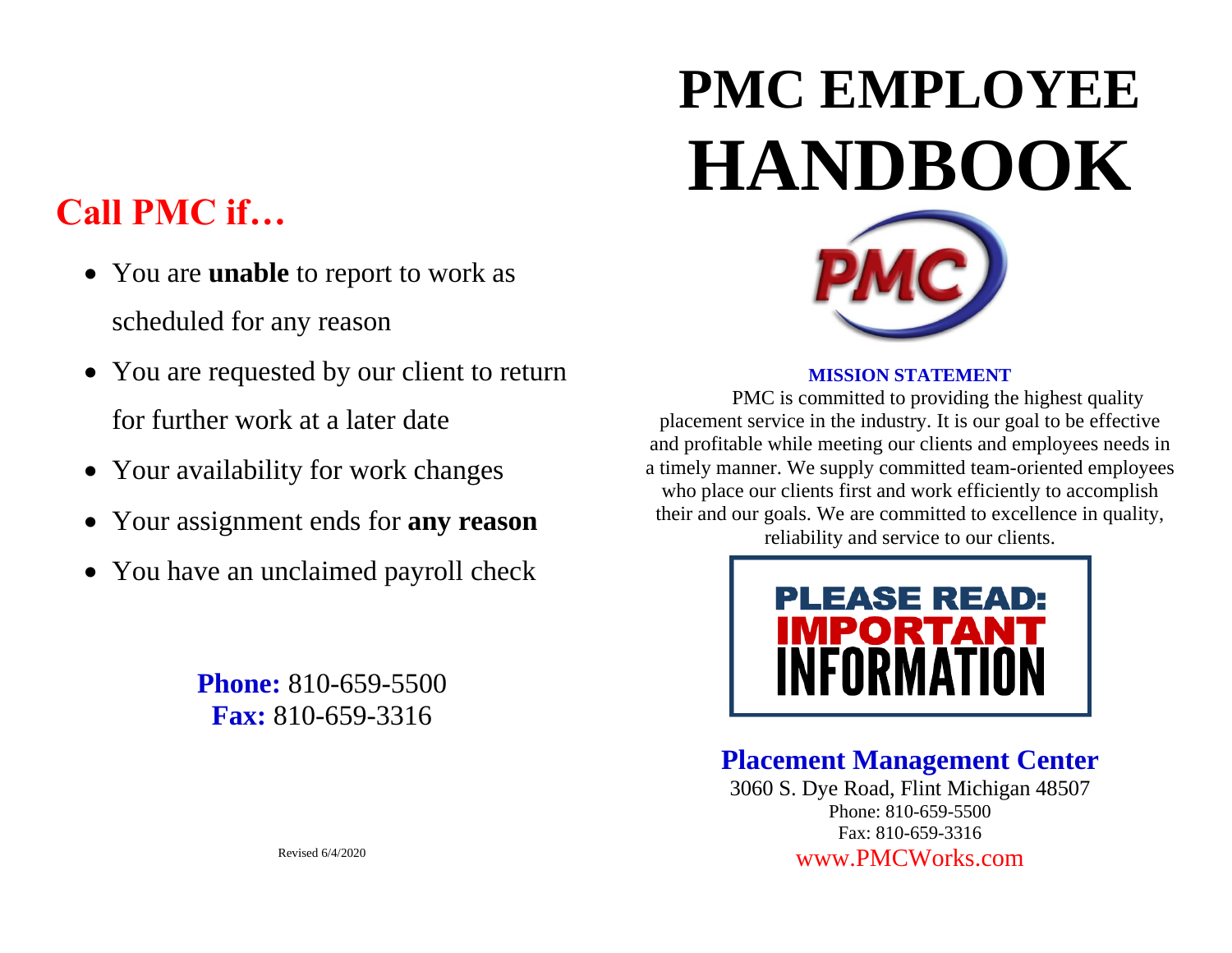#### *Welcome to the Team…*

PMC offers permanent, temp to hire and temporary positions for all industries in Mid-Michigan! As our employee, you represent PMC. We count on you for productivity, appropriate behavior, and dependability. Both profit and customer satisfaction are imperative to secure the future of all of us and it is this combination of good character traits that will enable us to maintain steady growth and a healthy future. Your pride in your work and your commitment to this company are the primary ingredients of your and our success.

#### **Orientation**

Our employee handbook provided; includes an explanation of company rules, policies, and procedures; an opportunity to ask questions; and the signing of pertinent forms (i.e., handbook acknowledgment, and employment and tax forms, and terms of employment forms).

#### **Policies**

The contents of this handbook present a source of general information; an overview of current policies, rules and regulations related to your employment with PMC. It's important to remember, PMC is your employer, and you adhere to all our rules in addition to the rules of the client locations you are placed. Employee handbooks cannot address every situation or answer every question about employment and we, therefore, encourage you to discuss concerns, problems or questions with us.

#### **Absenteeism and Tardiness**

It is imperative you report to work every day and on time. Production, deliveries, and job assignments are projected based on available employees; absences and tardiness can disrupt this scheduling which may hinder production and result in dissatisfied clients. You are required to notify **BOTH PMC and your company supervisor by telephone if you will be late or absent**. Failure to call immediately may be considered a voluntary termination of employment. If absent from work for 3 consecutive days without reporting to your supervisor, we will consider this to be your resignation without notice; i.e. voluntary quit. Excessive absences or tardy arrivals can result in termination. If chosen to voluntarily quit, provide a 2 week notice to PMC to be eligible for rehire. If you do not provide this 2 week notice, it may affect your eligibility to qualify for unemployment benefits.

#### **Drug-Free Workplace Policy**

It's a violation of company policy to unlawfully possess, distribute, manufacture, and/or use alcohol and/or non-prescription or illegal drugs on company premises or time. We will take appropriate action against any employee who violates this

#### **Equal Employment Opportunity**

Our policy is that all persons will receive equal opportunity in accordance with their individual job-related qualification without regard to race, creed, color, sex, age, nation origin, or handicap. Equal opportunities include, but are not limited to, employment transfer, and recruitment. Wherever possible, we will strive to place you in the job that best suits your abilities, interests, and skills, as well as our own needs.

#### **Injuries**

Any job related injury or accident must be immediately reported to your supervisor and PMC no matter how slight it might be. Immediate treatment can prevent serious complications. When your injury requires a doctor's attention, your supervisor will arrange to send you to a doctor. Also, your supervisor will sign your time card, noting time of departure, and indicating the nature of your

injury. **It is your responsibility to notify us of injury immediately**.

#### **Harassment Policy**

No employee shall be subjected to sexual harassment by another employee during the course of employment with PMC. We will make a good faith effort to prevent sexual harassment. When allegations of sexual harassment are made, PMC will promptly investigate them, and if substantiated, take corrective action. For purposes of this policy, sexual harassment is unwanted conduct of sexual nature which adversely affects another person's conditions of employment and/or employment environment. Such harassment includes but is not limited to: repeated or continuous conduct which is sexually degrading or demeaning to another person; conduct of sexual nature which adversely affects another person's continued employment, wages, advancement, assignment of duties, work shift, or other conditions of employment. Such conduct may result in disciplinary action up to and including termination.

#### **Unemployment**

You cannot limit your availability, including choosing to work a limited shift, performing only certain job tasks, and not appropriately handling transportation problems. If situations occur, they will render you "not available" for full-time employment. This may also, in turn, render you ineligible for unemployment benefits. Failure to report an assignment ending may result in an employee-initiated "voluntary quit" and affect your unemployment benefits.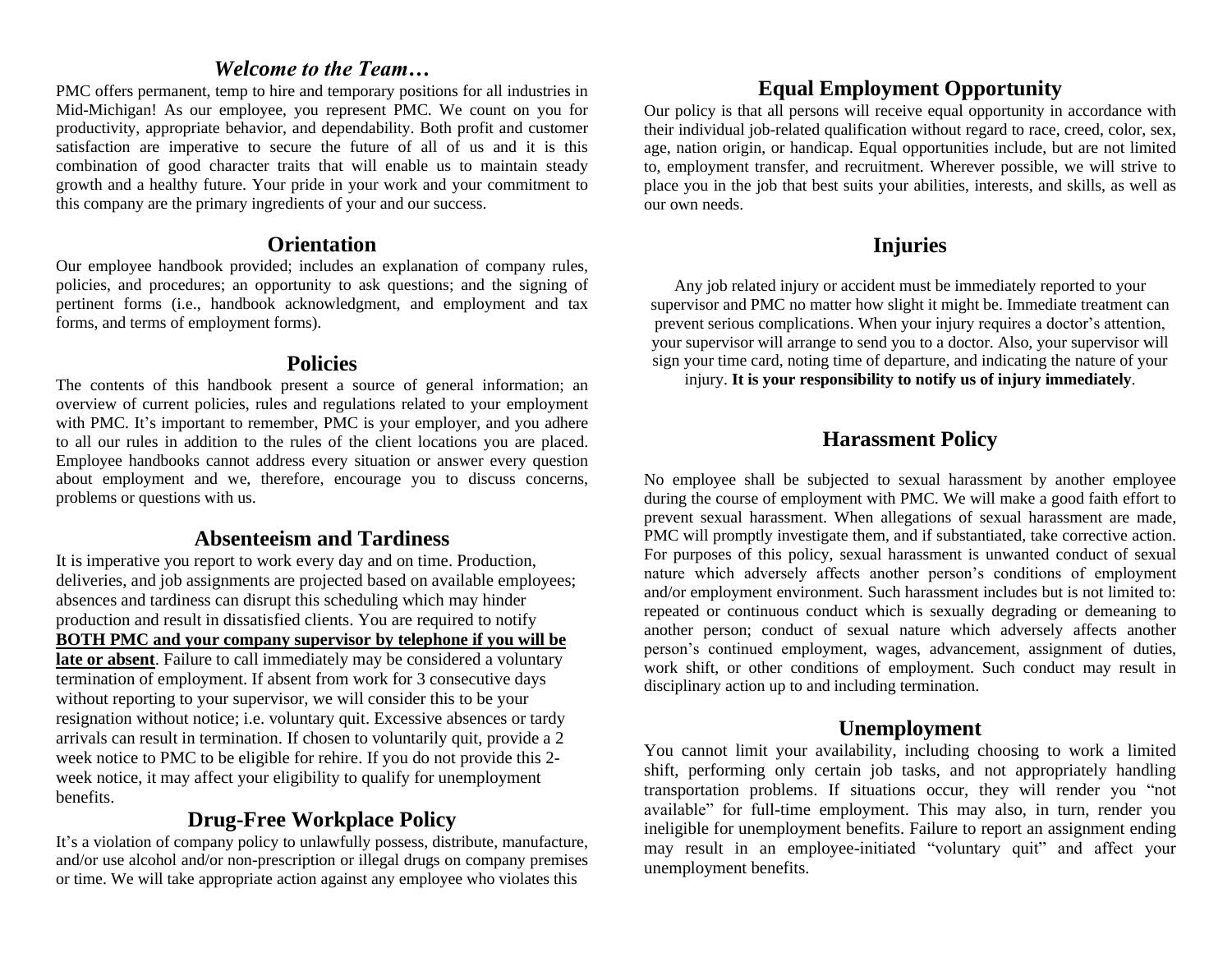#### **Payday**

Payday is every Thursday through PMC. **Report any errors in paychecks at once!** After 90 days, PMC will hold unclaimed payroll checks in a general ledger account. Contact PMC immediately regarding outstanding or unclaimed payroll checks. Any changes to bank account information or email address must be reported to PMC on the Monday before payroll is processed. **If you quit an assignment, your final check will be mailed after signing the separation notice.**

#### **Individual Expectations**

If you are fired, laid off, quit an assignment, or the assignment ends, it is expected that you will **notify us immediately.** Any leaves of absence must be authorized by the client company and approved by PMC.

**Important:** You must follow rules established by both PMC and our clients. You may be removed from the assignment by the client company for violation of client company rules and policies. Additionally, where warranted, we (PMC) may remove you from our placement lists due to discharge of misconduct from the client company.

You are responsible for reporting time worked to PMC. Follow company you are placed with policies for using timesheets, time clocks, etc. **Time must be reported to PMC weekly; either via fax (810-659-3316) or email to [payroll@pmcworks.com](mailto:payroll@pmcworks.com) prior to 12 pm (noon) each Monday for processing.**

#### **Working Hours and Work Week**

Your work-week and working hours will be established by the company where you are placed. Breaks, lunches, and overtime are also established by the client company.

#### **Hidden Paycheck**

We (PMC) pay an amount equal to that deducted from your paycheck (i.e., an equal match) each payday for Social Security and Medicare benefits in addition to our contributions to workers' compensation insurance and unemployment insurance on your behalf.

#### **Cell Phones**

Cell phones are to remain with your belongings during work hours and only allowed to be in use on breaks and lunch schedules. policy, including possible discipline & discharge. Some of our employees may require a drug screening test prior to placement.

#### **Dispute Resolution**

We provide employees with a formal process for the resolution of disputes, complaints, or disagreements arising from disciplinary actions or alleged unfair treatment. If you feel you have been unjustly treated and if a satisfactory resolution cannot be reached with your supervisor, file a written complaint with us (PMC). We will consider your circumstances and respond to your complaint.

#### **Personnel Records**

A personnel file is used for retaining all personnel and training related documents for each employee. Legal requirements mandate that we record and maintain certain information related to your employment with our company. These records are company property and will remain with us permanently and may not, under any circumstances, be removed from the company's premises. Your file is started upon hire and is kept current at all times. You will have access to your personnel file for review but may not remove the file from the company office. All personnel information is considered strictly confidential. In order to keep our records up to date, it is your individual responsibility to notify our personnel department when changes occur which affect your name, address, telephone number or work status.

#### **Personnel File Information**

Request for Copies of Personnel File Information

It is the employee's responsibility to save their check stubs and W2's provided by PMC.

**The following fees will apply for copies of this information that has already been provided to the employee**:

| Copies of check stubs or payroll reports: | \$1.00 per page |
|-------------------------------------------|-----------------|
| W2's:                                     | \$5.00          |

**All copies must be picked up in our office and be paid for at the time of pickup.** If the forms need to be mailed, we must receive payment before we will mail them. The only exception to this is any requests for information by the government (i.e., DHS, IRS, etc.) and these requests need to be brought into our office, faxed or mailed to us.